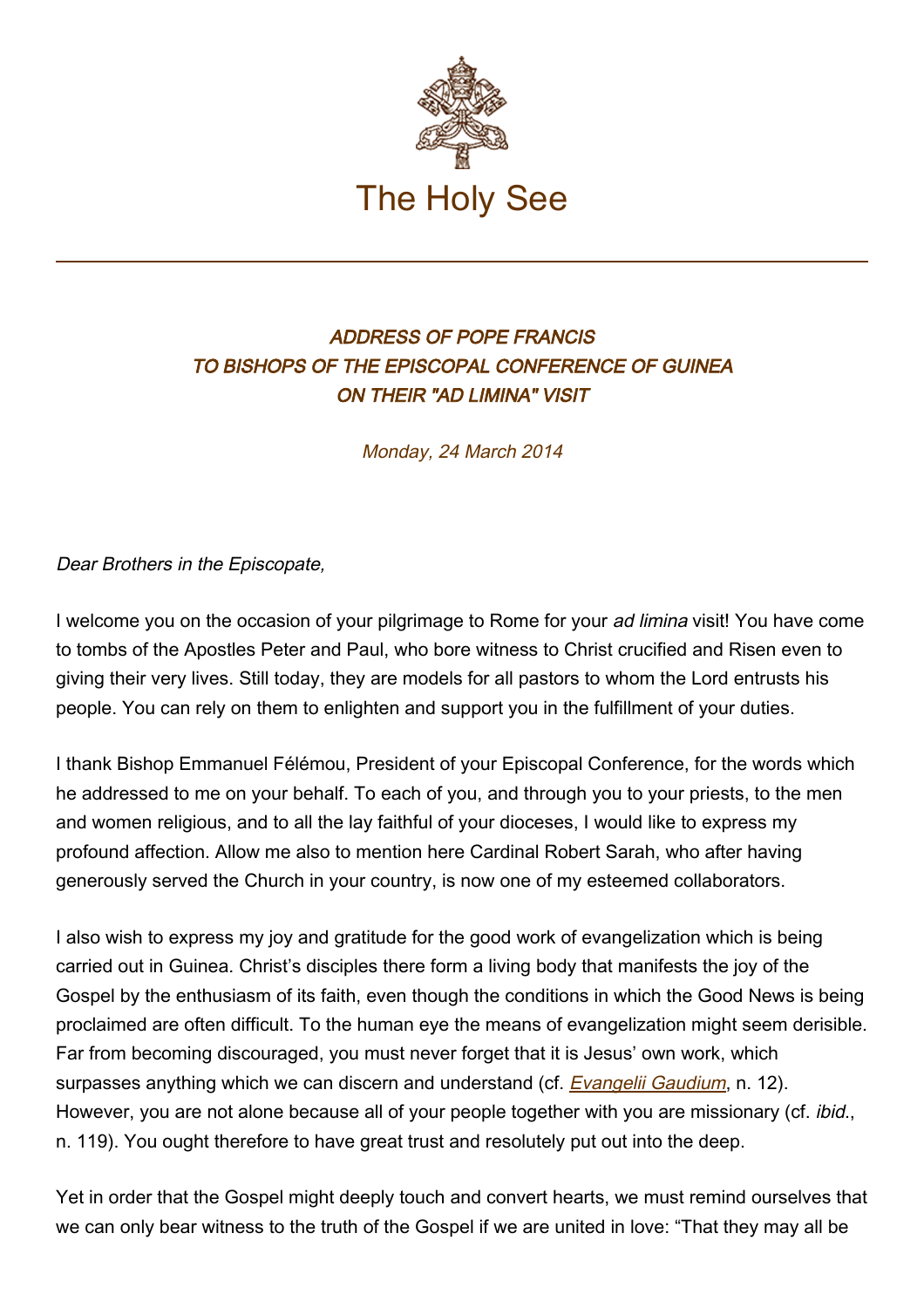one ... so that the world may believe" (Jn 17:21), Jesus tells us. The Church needs you to be in communion among yourselves and with the Successor of Peter. Discord among Christians is the greatest obstacle to evangelization. It fosters the growth of groups that take advantage of the people's poverty and credulity to propose easy but illusory solutions to their problems. In a world wounded by so many ethnic, political and religious conflicts, our communities must become "authentically fraternal and reconciled" so that in them "they will find that witness luminous and attractive" (*[Evangelii Gaudium](http://www.vatican.va/holy_father/francesco/apost_exhortations/documents/papa-francesco_esortazione-ap_20131124_evangelii-gaudium_en.html)*, n. 100). God gives us the grace, if we know how to receive it, to make unity prevail over conflict. "Let us not allow ourselves to be robbed of the ideal of fraternal love" (ibid., n. 101).

In order that the proclamation of the Gospel may bear fruit, our whole life should be consistent with the Gospel we proclaim. I am pleased to see that this is already a living reality, from many points of view, in your dioceses. I think first of the lay faithful who are engaged in pastoral work, and in particular of the catechists who carry out an irreplaceable work of evangelization and inspiration within the Christian communities. May they be heartily thanked. You have opened formation centres to train them, and I cannot but invite you to persevere in your efforts to ensure the quality of this formation. I also exhort you to support families, whose Christian model must be proposed and lived without ambiguity, since polygamy is still widespread and mixed marriages are increasingly on the rise.

You also have the fundamental duty to invite the faithful to pray and live in authentic closeness to God, since the whole missionary dynamism comes from the quality of one's love of God (cf. **[Evangelii Gaudium](http://www.vatican.va/holy_father/francesco/apost_exhortations/documents/papa-francesco_esortazione-ap_20131124_evangelii-gaudium_en.html)**, n. 264). Through the worthy celebration of the Eucharist, the faithful are able to enter into the mystery of the Lord who gives his life for them, and find therein the joy of hope, consolation amid trial, strength to continue along the journey.

I also suggest that you invite the laity, in particular the youngest, to bear witness to their faith though greater involvement in society, thereby manifesting their attachment to their country. In collaboration with the various active members of societal life, may they always and everywhere be builders of peace and reconciliation in fighting the extreme poverty Guinea has to confront. From this perspective, despite the difficulties you encounter, I encourage you to deepen your relations with your fellow citizens who are Muslim, by learning to accept one another's different ways of being, thinking and expression.

My thoughts also go to the men and women religious who, in the variety of their charisms, bring to the people of Guinea the irreplaceable offering of their prayer of adoration, praise and intercession. Often living in situations of great poverty, in cooperation with the laity, they manifest the love of Christ through their work of assisting the people both in the sphere of healthcare and in the field of education and formation. I assure them of my support and prayer. They are carrying out a true evangelization by their works, and they bear authentic witness to God's tenderness for all people, especially for the poorest and the weakest, a witness that touches hearts and firmly